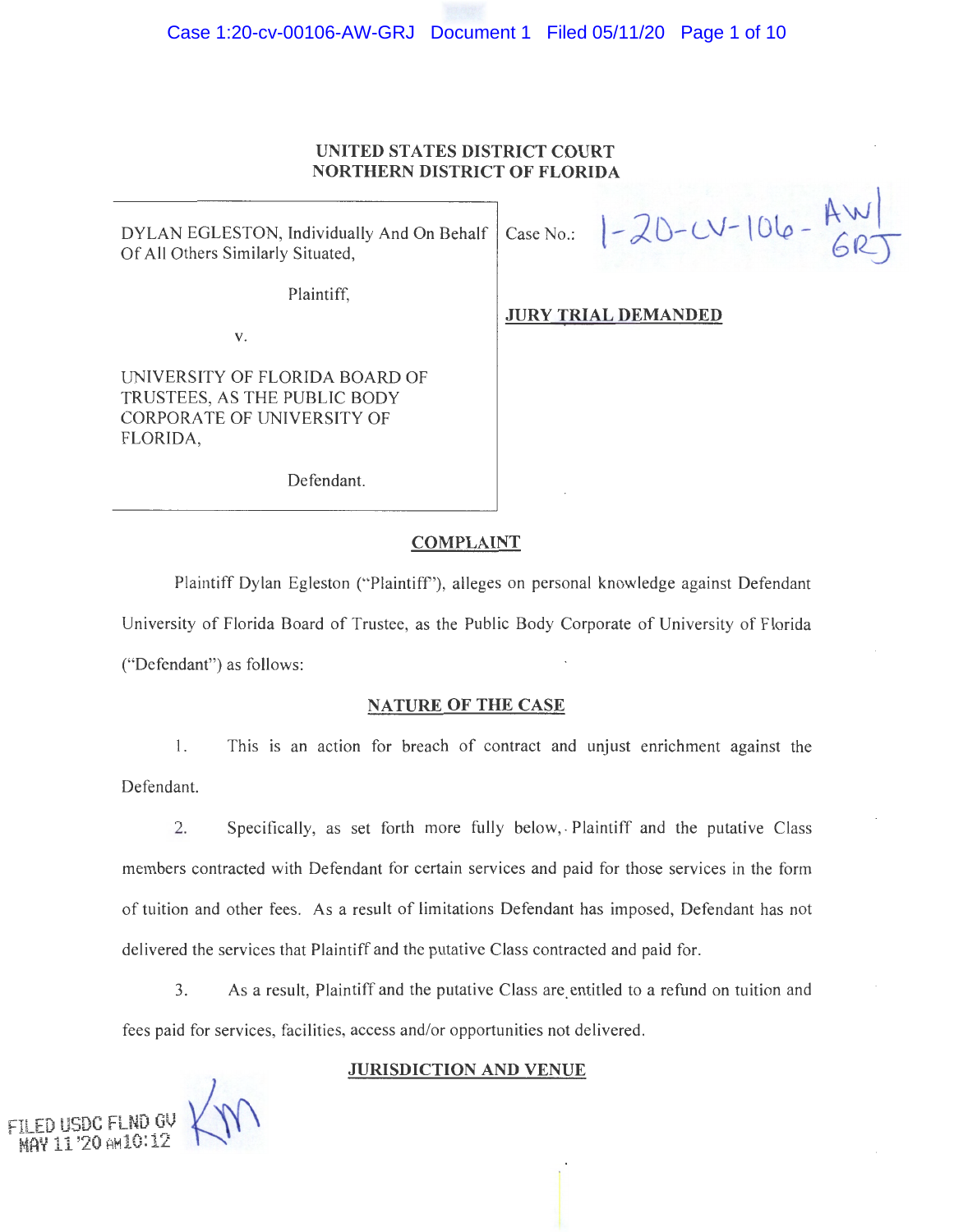# Case 1:20-cv-00106-AW-GRJ Document 1 Filed 05/11/20 Page 2 of 10

4. This Court has jurisdiction over this action pursuant to the Class Action Fairness Act ("CAFA"), 28 U.S.C. § 1332(d), because at least one class member is of diverse citizenship from one Defendant, there are more than 100 Class members, and the aggregate amount in controversy exceeds \$5 million, exclusive of interest and costs.

5. This Court has personal jurisdiction over Defendant because Defendant conducts business in Florida and has sufficient minimum contacts with Florida.

6. Venue is proper in this District under 28 U.S.C. § 1391 (b) because a substantial part of the events or omissions giving rise to the claims occurred in this District. Specifically, the contract that is the subject of this action was formed in this District.

### **PARTIES**

7. Plaintiff Dylan Egleston was a student at University of Florida.

8. Defendant University of Florida Board of Trustee, as the Public Body Corporate of University of Florida is a is a public land-grant, sea-grant, and space-grant research university in Gainesville, Florida. It is a senior member of the State University System of Florida and traces its origins to 1853 and has operated continuously on its Gainesville campus since September 1906.

### **FACTS**

9. Plaintiff was enrolled as a full-time student for the Spring 2020 academic semester at Defendant's institution.

l 0. As a precondition for enrollment, Plaintiff was required to and did pay tuition, as did members of the putative Class.

11 . There are hundreds, if not thousands, of institutions of higher learning in this country.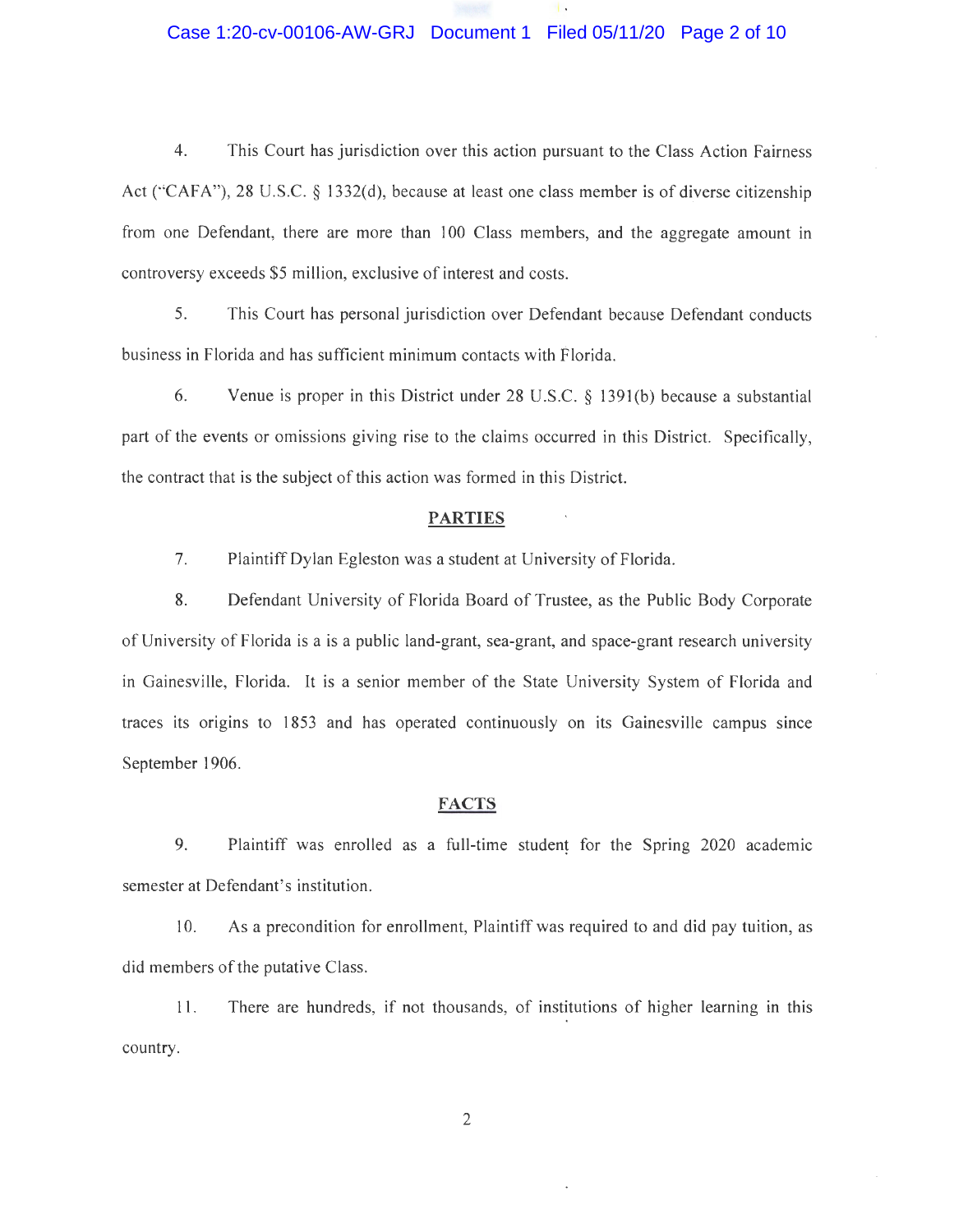## Case 1:20-cv-00106-AW-GRJ Document 1 Filed 05/11/20 Page 3 of 10

12. Many institutions of higher learning offer curriculum and instruction that is offered on a remote basis through online learning which do not provide for physical attendance by the students.

13. Defendant's institution offers in-person, hands on curriculum.

14. Plaintiff and members of the putative Class did not choose to attend another institution of higher learning, but instead chose to attend Defendant's institution and enroll on an in-person basis at a significantly high tuition.

15. The tuition and fees for in-person instruction at Defendant's institution are higher than tuition fees for online institutions because such costs cover not just the academic instruction, but encompass an entirely different experience which includes, but is not limited to:

- (a) Face to face interaction with professors, mentors, and peers;
- (b) Access to facilities such as computer labs, study rooms, laboratories, and libraries;
- ( c) Student governance and student unions;
- $(d)$  Extra-curricular activities, groups, and intramurals;
- (e) Student art, cultures, and other activities;
- (f) Social development and independence;
- (g) Hands on learning and experimentation; and
- (h) Networking and mentorship opportunities.

16. Plaintiff enrolled at Defendant's institution to earn a degree that included the service of taking courses at the campus with live teacher interaction.

17. Defendant has suspended or restricted in-person on-campus activities.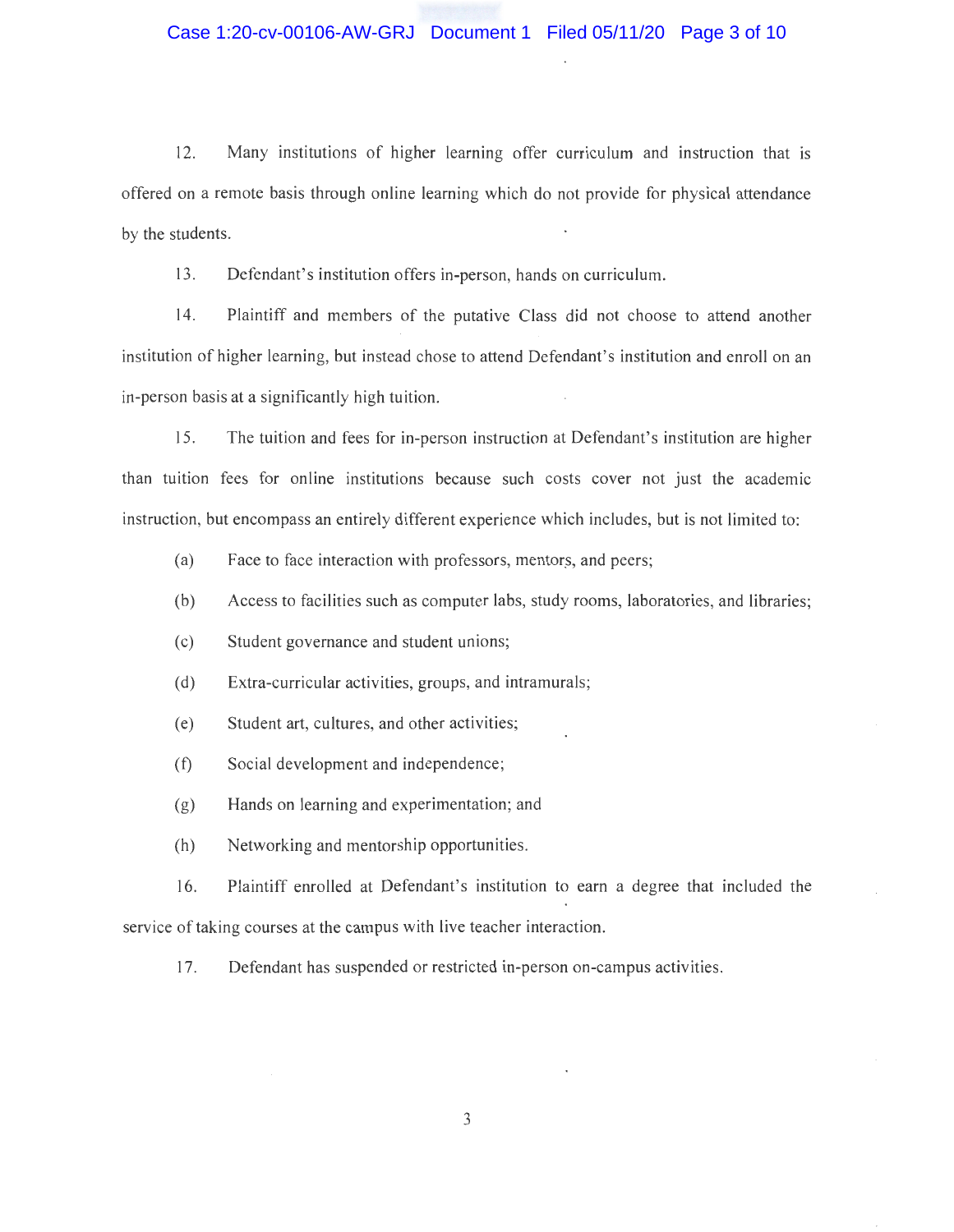### Case 1:20-cv-00106-AW-GRJ Document 1 Filed 05/11/20 Page 4 of 10

18. Defendant stated "The Graduate School and several colleges will implement policy to provide an *SIU* (satisfactory/unsatisfactory) grading option to eligible, letter-graded graduate courses, as determined by your college and department, for Spring 2020 ."

19. Although Defendant is still offering some level·of academic instruction via online classes, Plaintiff and members of the putative Class have been and were deprived of the benefits of on-campus learning as set forth more fully above.

20. Moreover, the value of any degree issued on the basis of online or satisfactory/unsatisfactory classes will be diminished for the rest of Plaintiffs life.

21. To date, Defendant has failed and continues to fail to refund any portion of Plaintiffs and the putative Class members' Spring 2020 tuition and fees.

22. Moreover, Plaintiff and members of the putative Class have been and will be deprived of fully utilizing services for which they have already paid, including, but not limited to, access to campus facilities and other opportunities.

23. To date, Defendant has failed and continues to fail to adequately and properly refund Plaintiff and the putative Class members' fees for on-campus services which Defendant is no longer providing as previously agreed upon.

### **CLASS REPRESENTATION ALLEGATIONS**

24. Plaintiff brings this action on behalf of themselves and for a class of persons defined as:

> All students who enrolled at University of Florida for the . 2020 Spring semester, and who paid · tuition, mandatory fees, or voluntary fees for services and privileges that University of Florida has failed to fully provide, and whose tuition and/or fees have not been refunded.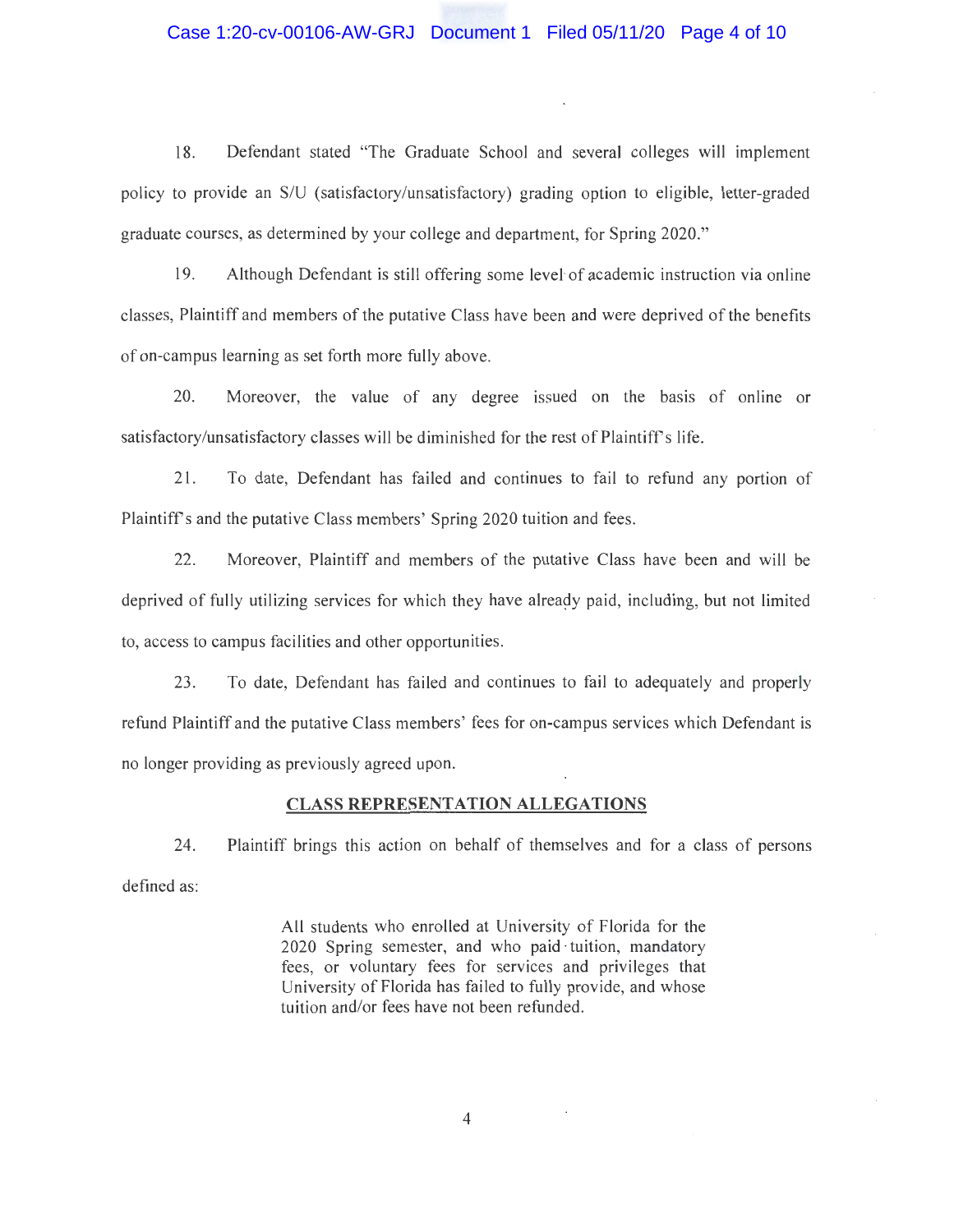25. The exact number of members of the Class is believed to be so numerous that joinder of all members into one action is impractical. Upon information and belief, the Class includes all students who enrolled at any school or department of Defendant for the Spring 2020 semester.

26. The claims raised by Plaintiff is typical of the claims of the Class and all claims are based on the same general legal theories and claims for relief.

27. There are common questions of law and fact that relate to and affect the rights of each member of the Class and these questions predominate over any questions affecting only individual members. The common issues include, but are not limited to:

(a) Whether Plaintiff and the other members of the Class paid tuition and other fees to Defendant for the Spring 2020 semester;

(b) Whether Defendant accepted the tuition and other fees from Plaintiff and the other members of the Class for the Spring 2020 semester;

(c) Whether Defendant failed to deliver what it agreed to deliver to Plaintiff and the other members of the Class;

(d) Whether Plaintiff and the other members of the Class have been deprived of the benefit of their bargain with Defendant;

(e) Whether Defendant breached its agreement with Plaintiff and the other members of the Class;

(f) Whether in the alternative, Defendant has been unjustly enriched by its retention of the tuition and other fees it received while it simultaneously failed to deliver to Plaintiff and the other members of the Class what it promised and represented it would deliver; and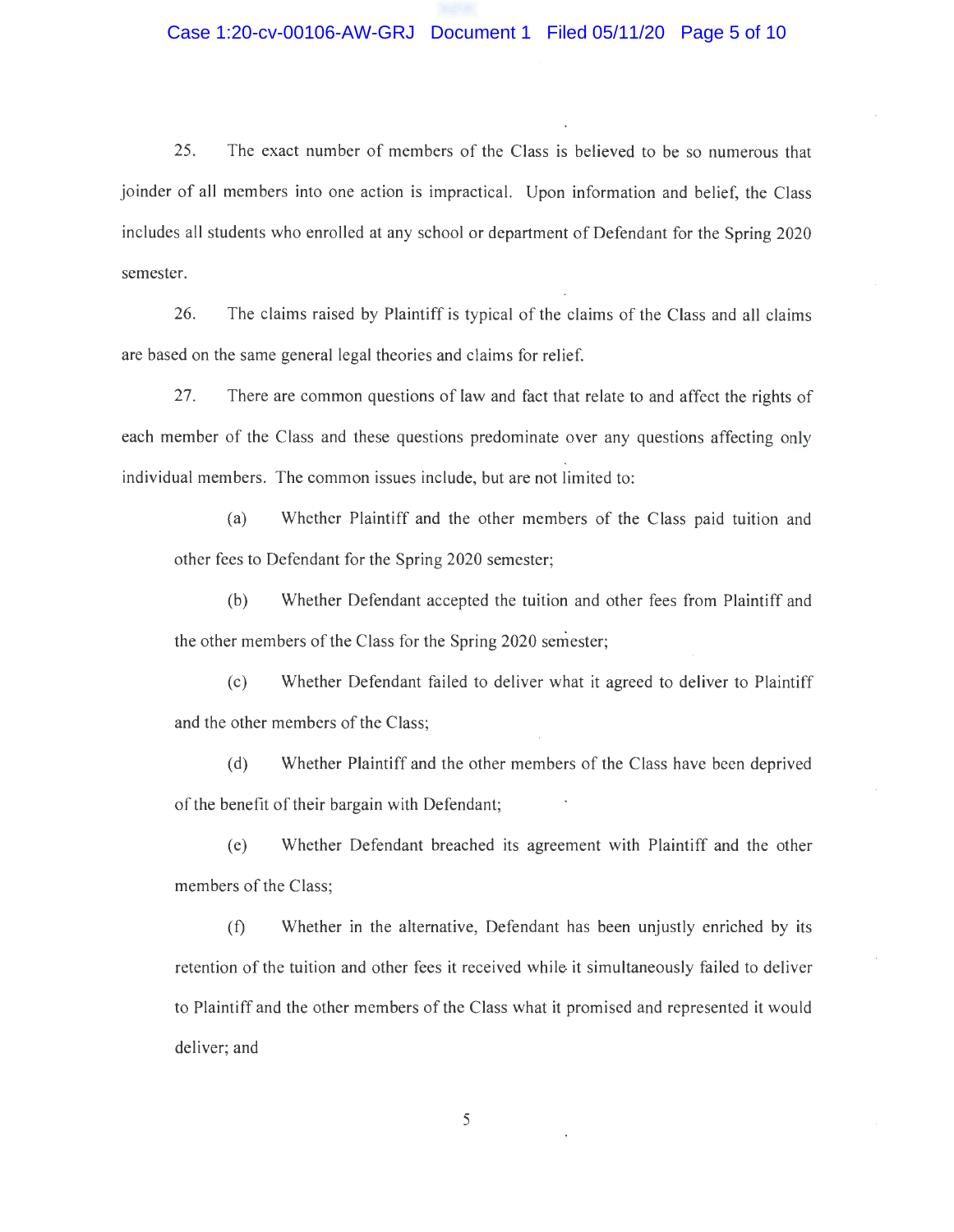## Case 1:20-cv-00106-AW-GRJ Document 1 Filed 05/11/20 Page 6 of 10

(g) Whether in equity and good conscience Defendant should be compelled to refund to Plaintiff and the other members of the Class all or a portion of the tuition and fees it is holding.

28. Plaintiffs claims are typical of the claims of the members of the Class. Each Class claim arises from the same facts, circumstances, and Defendant's course of conduct and practices. Plaintiffs legal theories are the same that will be asserted on behalf of the Class; namely, money damage claims arising from breach of contract or, in the alternative, for unjust enrichment.

29. There is no conflict between Plaintiff and other members of the Class with respect to this action or with respect to the claims for relief set forth herein.

30. Plaintiff will fairly and adequately protect the interests of all Class members in the prosecution of this action and in the administration of all matters relating to the claims raised in this lawsuit. Plaintiff is similarly situated with all Class members who paid tuition and other fees for the Spring 2020 semester, and they have sustained darpages similar to those sustained by the members of the Class they seek to represent.

31. Plaintiff has retained the services of attorneys who are experienced and capable in prosecuting class action lawsuits. Neither Plaintiff nor Plaintiff's counsel have any interests which might prevent them from vigorously pursuing this action.

32. Maintaining this action as a class action is superior to all other available methods of adjudication because it will promote the convenient administration of justice and will achieve a fair and efficient adjudication of the controversy in this matter, which will affect the interests of tens of thousands of potential class members.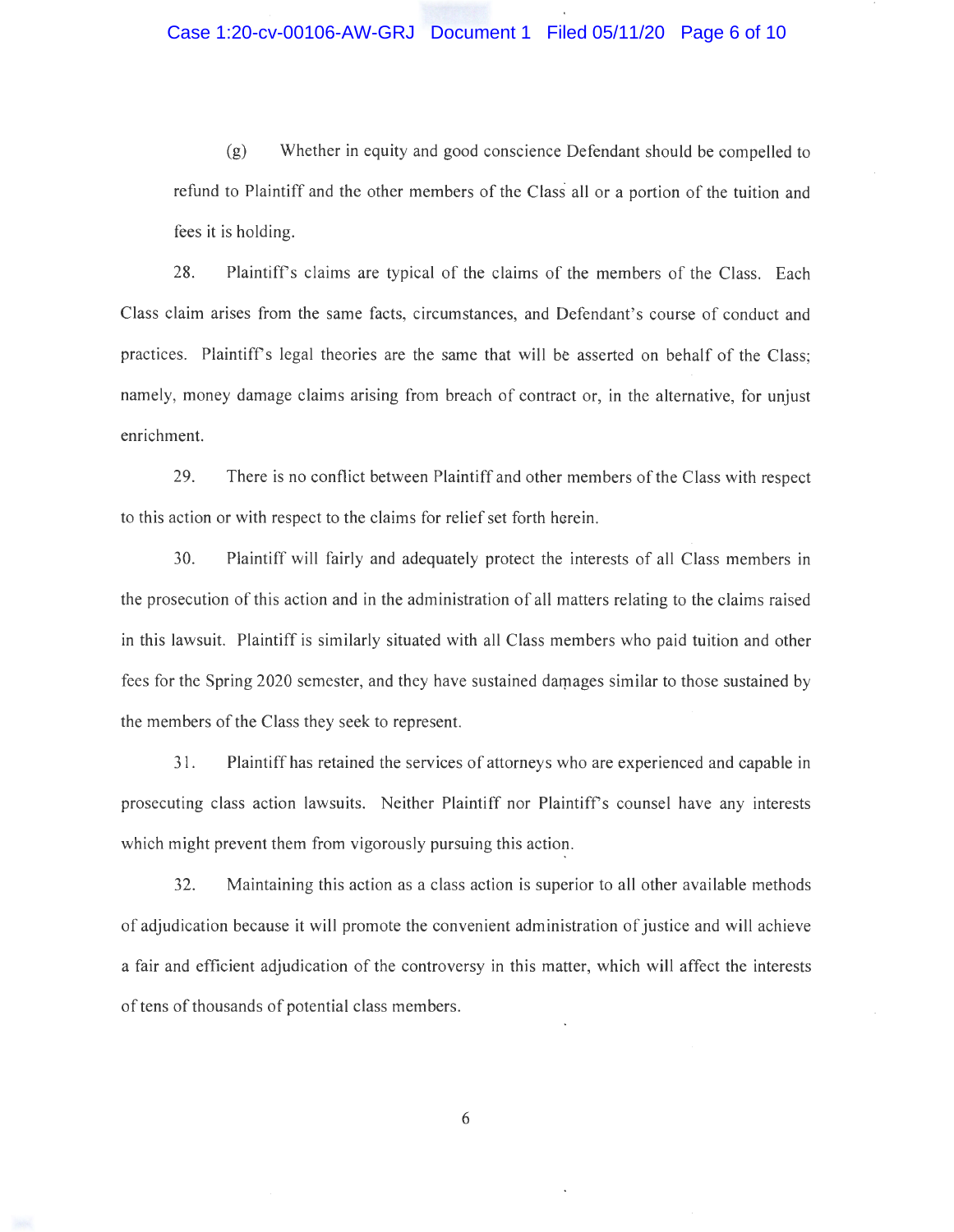### Case 1:20-cv-00106-AW-GRJ Document 1 Filed 05/11/20 Page 7 of 10

33. The prosecution of separate actions by or against individual members of the Class would create a risk of inconsistent or varying adjudications that would confront Defendant with incompatible standards of conduct.

34. The dollar amount of the individual claims is insufficient to support separate actions, thus a multitude of potential claimants have small potential damages that require aggregation in order to be pursued.

35 . This lawsuit is manageable as a class action because the proofs are essentially the same for all members of the Class on all of the principal issues.

36. Defendant's conduct was the same as to all members of the Class.

37. The Class members do not have a significant interest in controlling the prosecution of separate actions involving the subject matter of this litigation, especially because the individual claims are too small individually to warrant litigating their claims on an individual basis.

### **FIRST CAUSE OF ACTION**

### **(Breach of Contract)**

38. Plaintiff incorporates by reference all allegations set forth in paragraphs 1 through 37 above as though fully set forth herein.

39. Plaintiff brings this count on behalf of themselves and the putative Class.

40. Through the admission agreement and payment of tuition and fees, Plaintiff and the putative Class members entered into a binding contract with Defendant.

41 . As part of the contract, and in exchange for the aforementioned consideration, Defendant promised to provide certain services.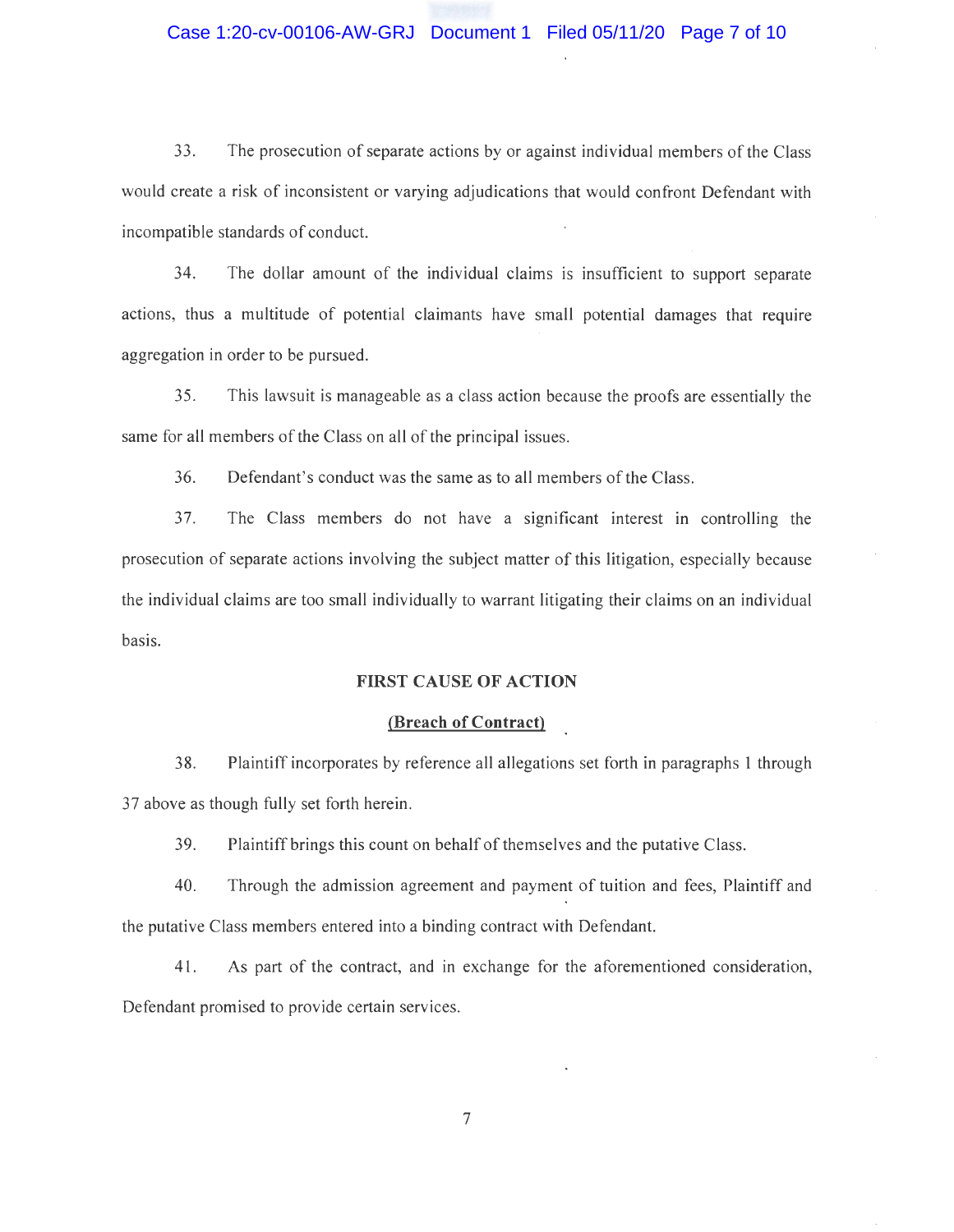# Case 1:20-cv-00106-AW-GRJ Document 1 Filed 05/11/20 Page 8 of 10

42. Defendant has failed to fully provide those services and has otherwise not performed under the contract as set forth above.

43 . Plaintiff and the putative Class members have suffered damage as a direct and proximate result of Defendant's breach, including but not limited to, being deprived of the experience and services to which they were promised and for which they have already paid.

44. As a direct and proximate result of Defendant's breach, Plaintiff and the Class are entitled to damages, to be decided by the trier of fact in this action, to include but not be limited to, reimbursement of certain tuition, fees, and other expenses that were collected by Defendant for services that Defendant has failed to fully deliver.

# **SECOND CAUSE OF ACTION**

### **(Unjust Enrichment)**

45. Plaintiff incorporates by reference all allegations set forth in paragraphs 1 through 37 above as though fully set forth herein

46. Plaintiff brings this action on behalf of themselves and the putative Class.

4 7. Plaintiff and members of the putative Class conferred a benefit on Defendant by, *inter alia, paying tuition and other fees in exchange for provision of certain services and* promises.

48. Defendant has realized this benefit by accepting such payment.

49. Defendant has retained this benefit, even though Defendant has failed to fully provide the services for which the fees were collected, making Defendant's retention of the full payment unjust under the circumstances.

50. It is against equity and good conscience to allow Defendant to receive the benefit of its decision to reduce the services it is providing to Plaintiff and the other members of the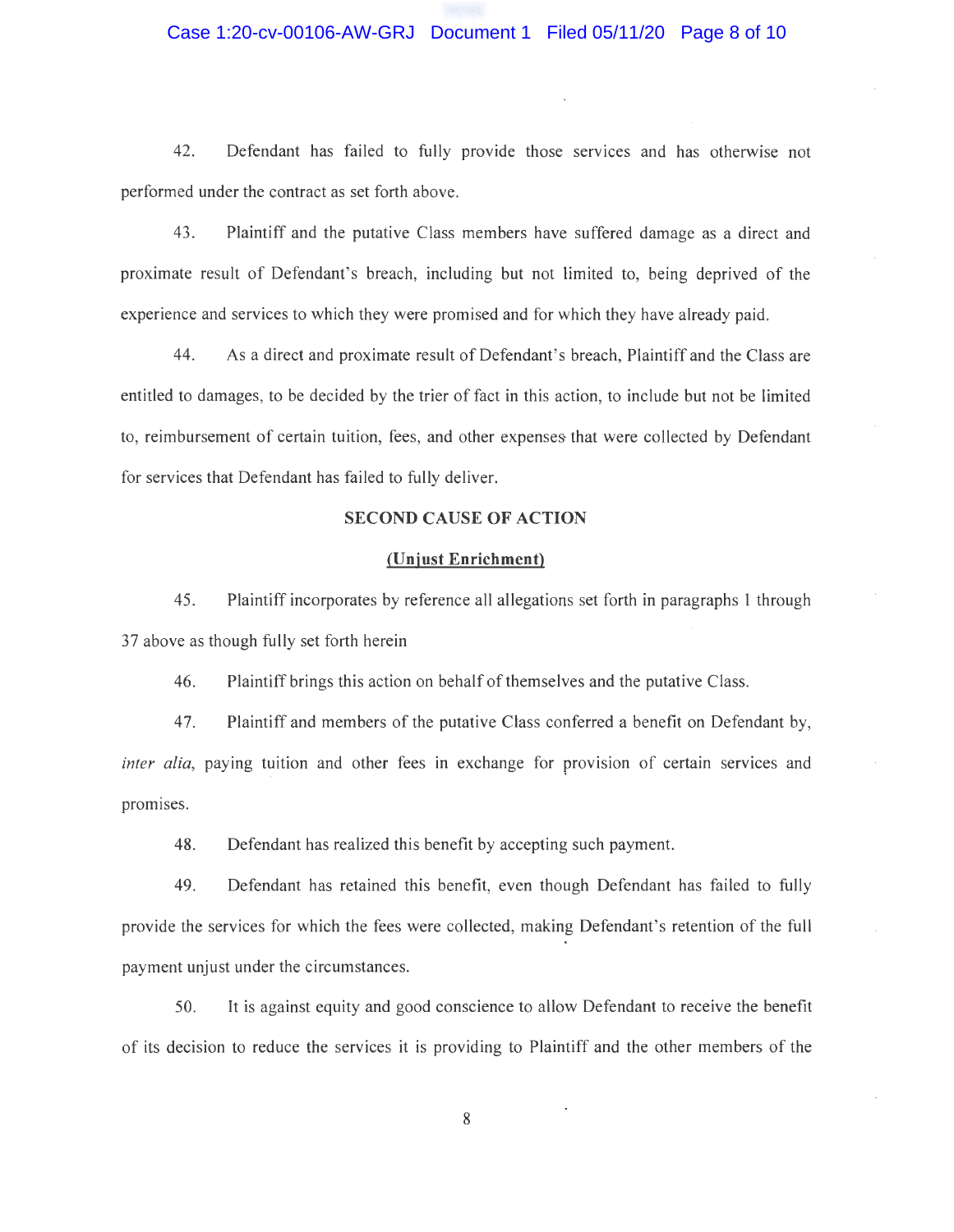Class and yet retain 100% of the tuition and fees paid to it by Plaintiff and the other members of the Class.

51. Defendant has been unjustly enriched in an amount to be decided by the trier of fact at trial, and Plaintiff and the other members of the Class seek the disgorgement of these funds, plus interest.

### **PRAYER FOR RELIEF**

**WHEREFORE,** Plaintiff prays for judgment against Defendant as follows:

(A) Certifying this action as a class actiori and appointing Plaintiff as class representative and Plaintiff's counsel as class counsel;

(B) For a judgment awarding Plaintiff and members of the Class damages against Defendant for breach of contract, together with prejudgment interest at the maximum rate allowable by law;

(C) For a judgment, in the alternative, determining that Defendant has been unjustly enriched;

(D) For a judgment, in the alternative, awarding Plaintiff and the members of the Class a sum of money sufficient to ensure that Defendant does not remain unjustly enriched;

(E) For a judgment imposing a constructive trust on all monies wrongfully retained by Defendant;

(F) Awarding to Plaintiff the costs and disbursements of the action, including reasonable attorneys' fees, accountants' and experts' fees, costs, and expenses; and

(G) Granting such other and further relief as the Court deems just and proper.

## **DEMAND FOR TRIAL BY JURY**

Plaintiff demands a trial by jury on all issues so triable.